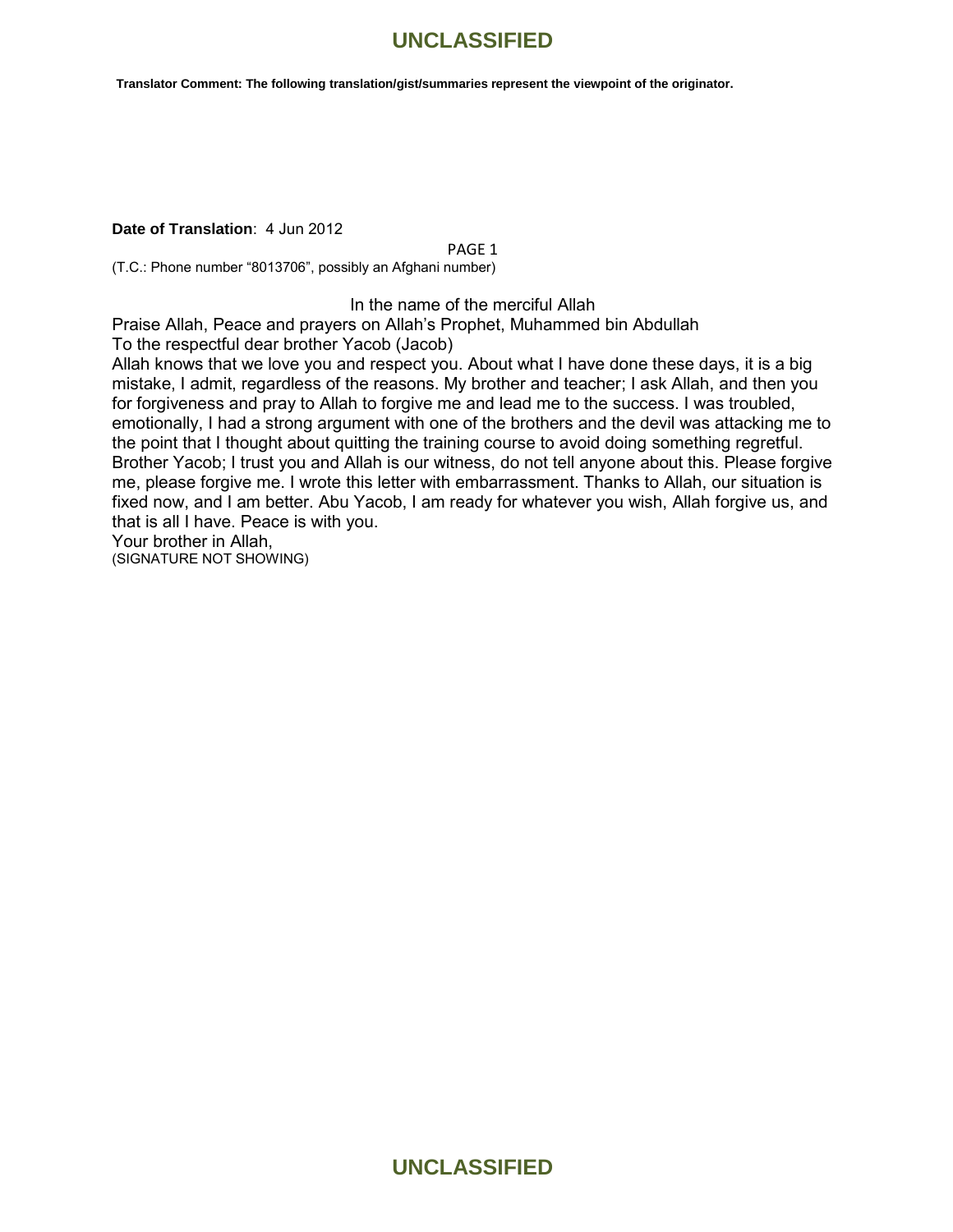PAGE 2

Best Advice (TZ) (WASIA = WILL) YUSEF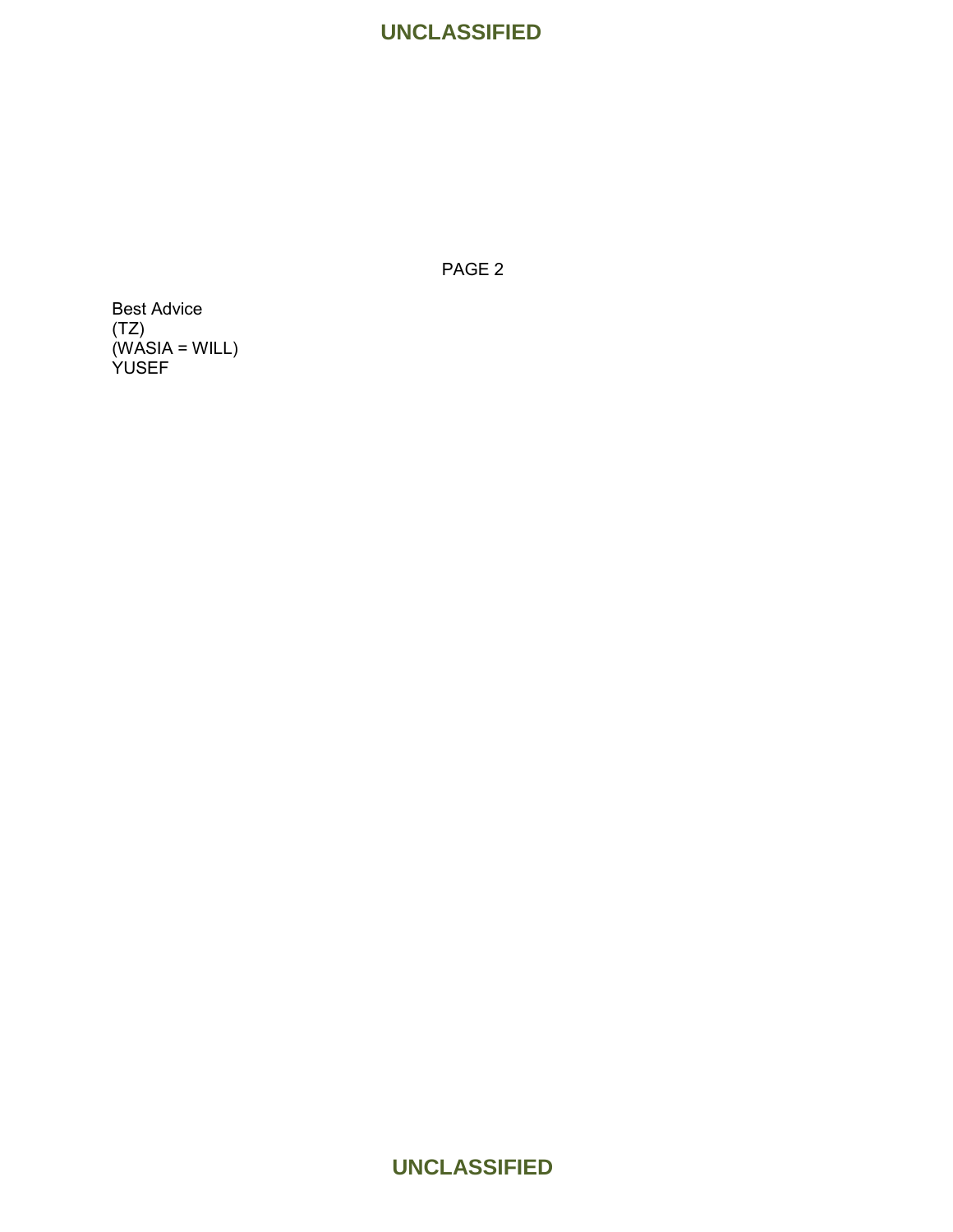

PAGE 3

 $\sqrt{2}$ 

TERNATIONAL ISLAMIC FRONT TO FORCE OUT THE JEWS AND CHRISTIANS FROM THE ARABIAN PENINSULA USAMA BIN MUHAMMED BIN LADEN YOUSSEF al-Tanzani (T.C. : the contents of this document is written in **Swahili** language, started with praising Allah)

The Jihad continues to the day of resurrection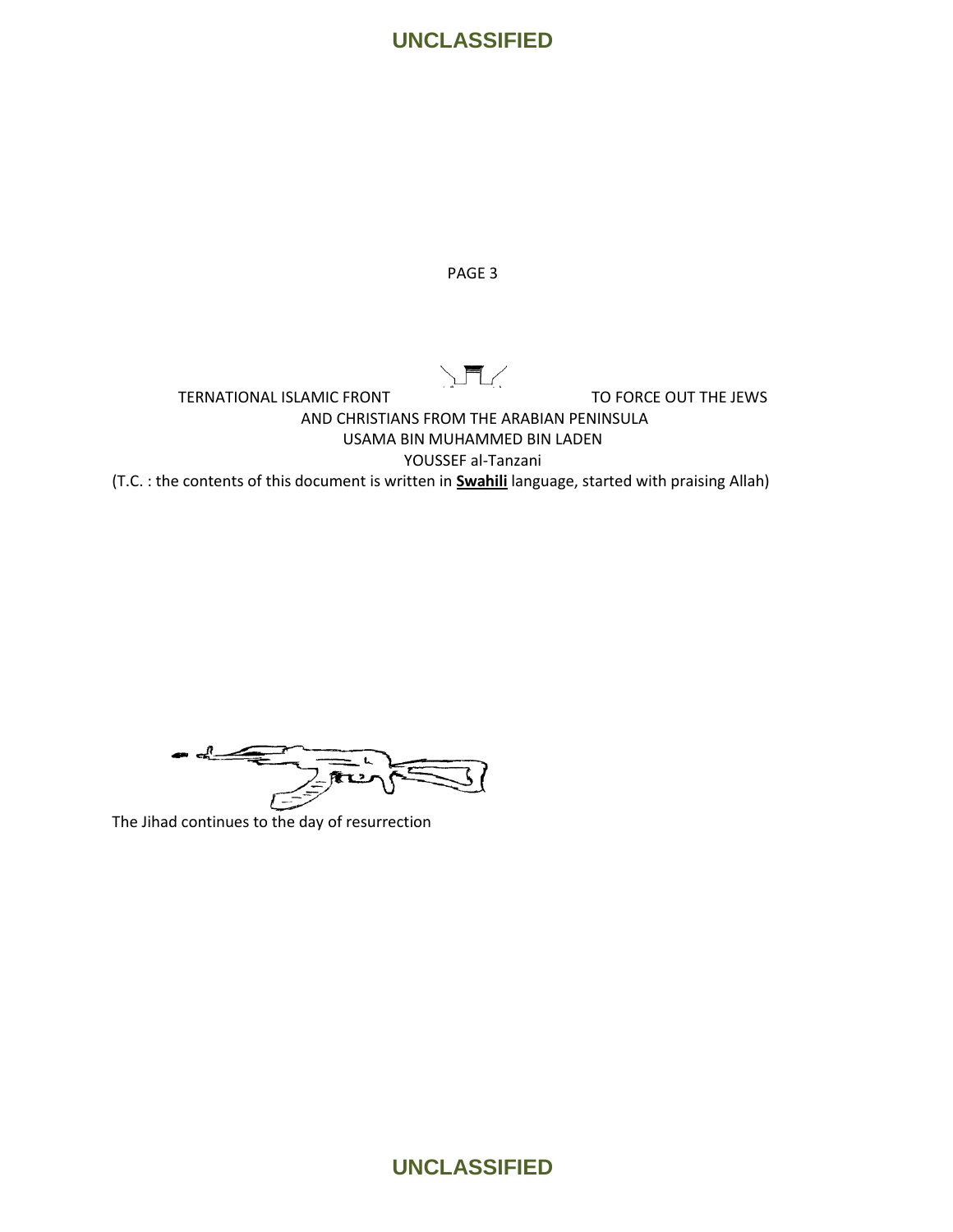PAGE 4 In the name of the merciful Allah

Praise Allah, Peace and prayer on the most gracious prophet, our master, beloved, leader and idol

Neighbors phone #: 73- 01-03 73-03-01 Either one of them

>>>>>>

The computer password: In Kabul = ALQATO In Qandahar = ASY1

Muhammad al-Amen al-Mustafa mercy to the worlds, may Allah bless him and his family and friends: My brothers in Allah, peace upon you,

This is a commandment of Allah from your poor brother Youssef al-Dawseri, it's a brief commandment because the few good words

I ask you all, before you the Mujahid Sheikh Abu Abdullah Usama (Osama) Bin Laden and his brother, the Sheikh, the faithful, the patience in the crisis; Abu Fa'aas the Commandant and the two brothers Aba Khalid (Seif al-'Adel) and Aba Miriam (Abd al-Qader al-Ziyat) and all Mujahedin to forgive me if I offended you whether knowing or not knowing and pray for me that Allah will receive me as a Martyr not from the failures.

- $\clubsuit$  My advice to you and especially those mentioned above; strong patience at the crisis, and do not pay attention to the fake world. I swear to Allah, you are the richest people on earth at this time, stay in this righteous way so you gain the honor of those blessed from Allah…. And remember, the acts are (evaluated) by the end results. Ask Allah for the courage and strength and do not be fouled by the propaganda , stay away from the gathering of the unpredictable , keep the group prayers (al-Jamaa) and increase the repentance because it's the key to everything and do not forget to revenge for me from the Jews and the Crusaders … revenge …revenge…they killed my fathers- my mothers- my brothers- my sisters- my children- my uncles in Palestine, Bosnia, Kashmir, Somalia and Kosovo – do not let them sleep or rest.
- Brothers; my family in the country, tell her that I was killed in the name of Allah, so, she rest, she is free, if she wishes to get marry or not, and follow up with her on the long –run, she wishes to stay in the country but she has a plan to send the children to Jihad sites when they are older.
- We ask allah to pay your debts- your brother is in debt to the Sheikh Abu Abdullah Usama (Osama) Bin Laden for \$500.00 US Dollars, I borrowed when my mother was sick, from (the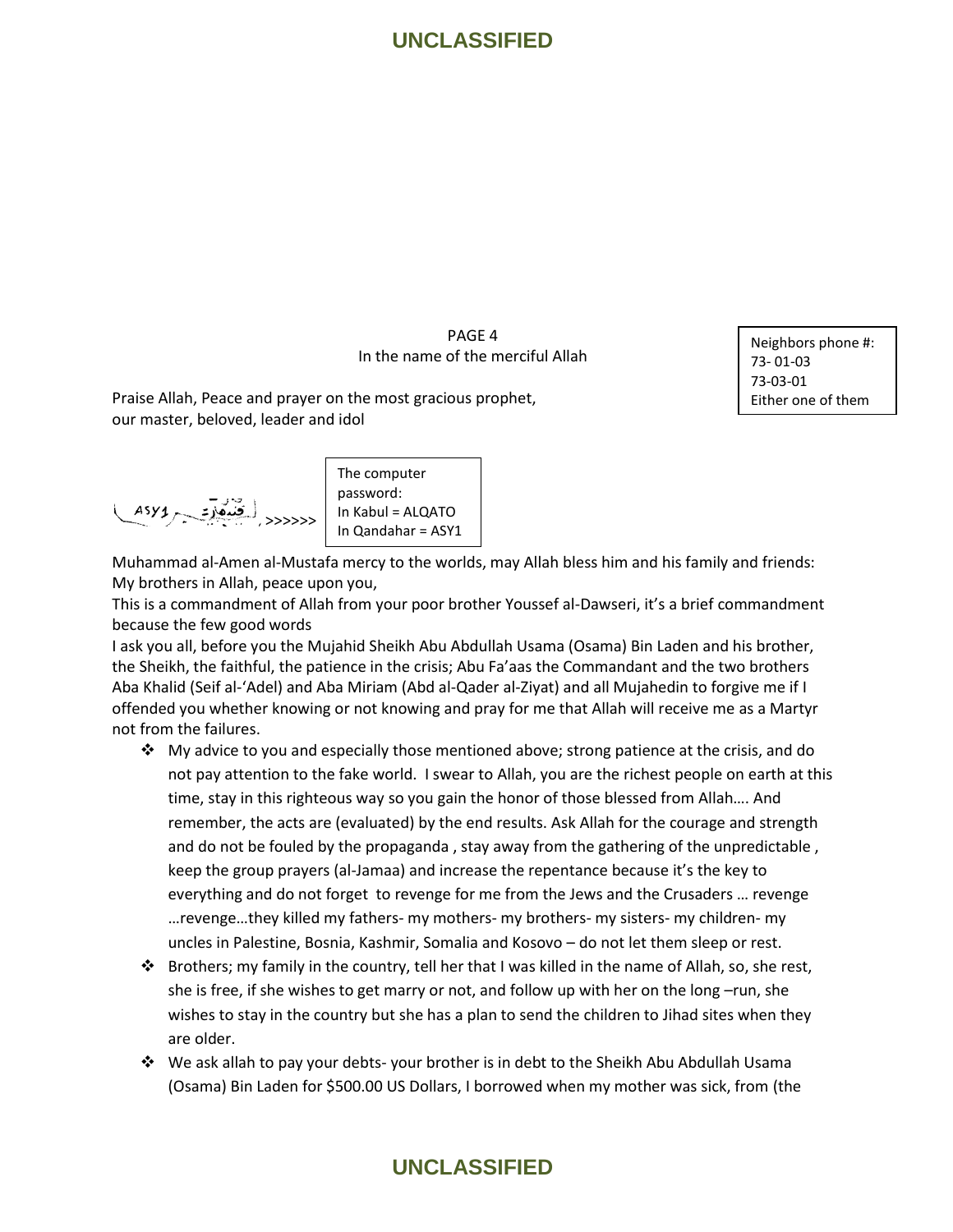Somali Cell's Amir), the brother; Abd al-Wakeel, Allah keeps him safe. (my telephone number in the country 00-269-73-33-42 (please send the attached letter to my wife) Peace and Allah's mercy upon you. (your brother) Abdullah Muhammed Ali Hussein Fadhil al-Hadhri.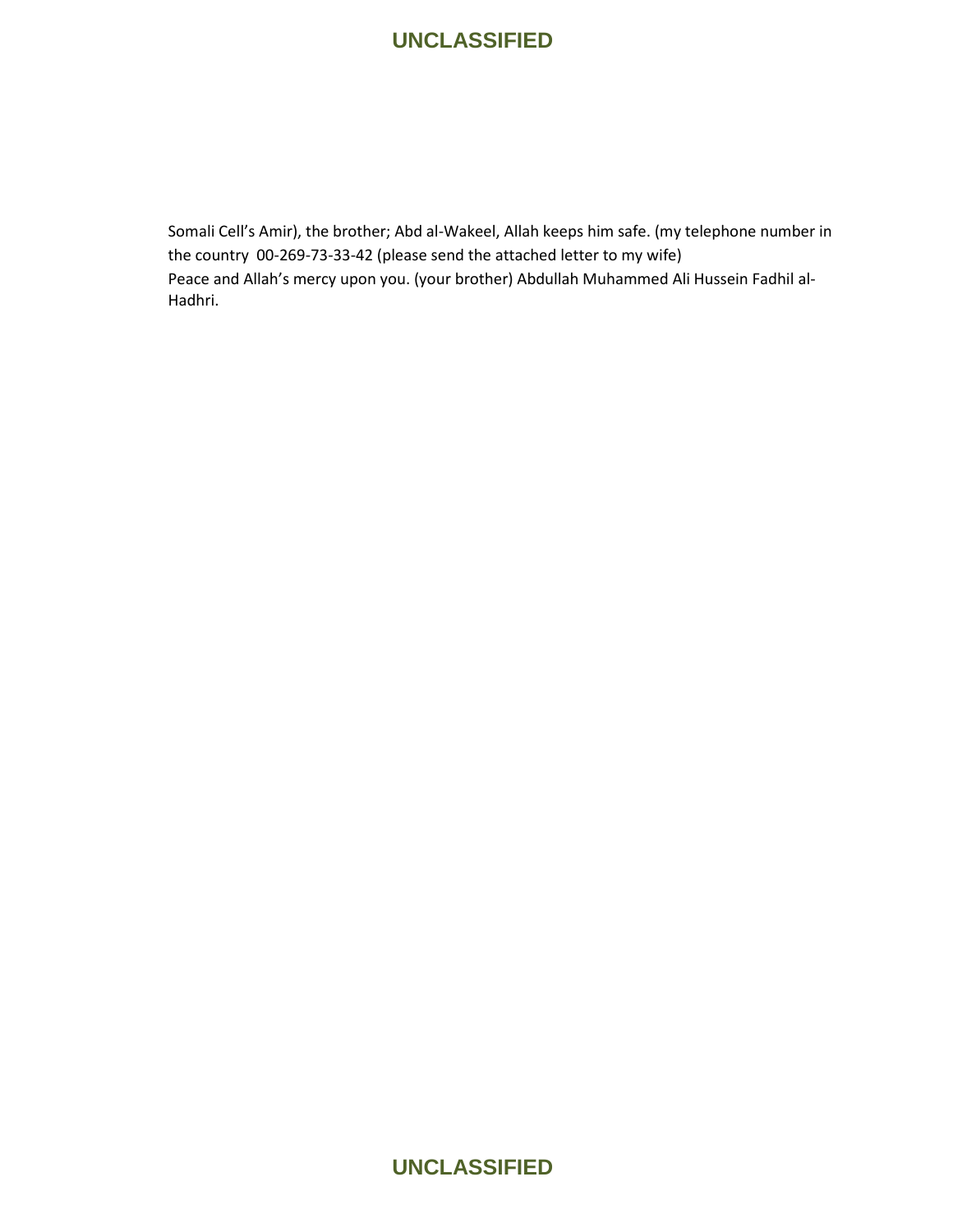#### Page 5

In the name of Allah the most merciful and the gracious

#### 22.2.1999

#### Lundi 1

Thank Allah who said: "He who, form within you, created spouses (wives) to live with." Prayers and peace upon Allah profit who said:

"Life is full of pleasure but the best of all is a faithful wife."

TO my wife, my love and my dear, Umm Luqman Halimah the daughter of Bader Al-Din Husain Fahdil / Allah would protect and take care of her,

Al-Salam Alaykum ……

It came to my knowledge that you wished to meet me before I depart from this life which is fake and will come to an end no matter what. But the destiny is to meet Allah but we didn't meet yet. He(refer to Allah) had chosen me to fight for him and picked me to lead lots of the believers and to be martyred for him not for the sake of this life or anything else, don't forget to thank Allah several times and to know that we will meet in the future at the day of judgment in heaven, Allah willing. My advice to you is to set prayers for the sake of your sons and their father (referring to himself) cause you're a faithful woman for that Allah will listen to your prayers.

Every prayer you sat for me Allah answered.

You wished that Allah will end my life as a martyr died for his sake sooner than later and your wish was granted. My Family (referring to his wife), My precious dear, you've the freedom to get married and it's your decision, regards to the brothers and sisters tell them that I didn't die but I'm a martyr, Allah willing, living with Allah. Regards to my mother in law and the rest of the family. Take great deal of interest to teach the kids Al-Quran don't let them attend western schools. Save this letter for them to read when they grow up. Don't talk to them but in Arabic. Inform Asia that I love her so much and to Luqman that I always remembered him.

My wife you've been great said me your husband Abu Luqman ( I was satisfied with you living and will be till the last day) please forgive me if I insulted you at any given day.

My love I love you from all of my heart after Allah and the prophet Muhammad cause you loved Allah and his prophet Muhammad

Salam Alykum, your husband the martyr Abu Loghman Abdullah Muhammad Ali Husain FAhdl Al-Hadari.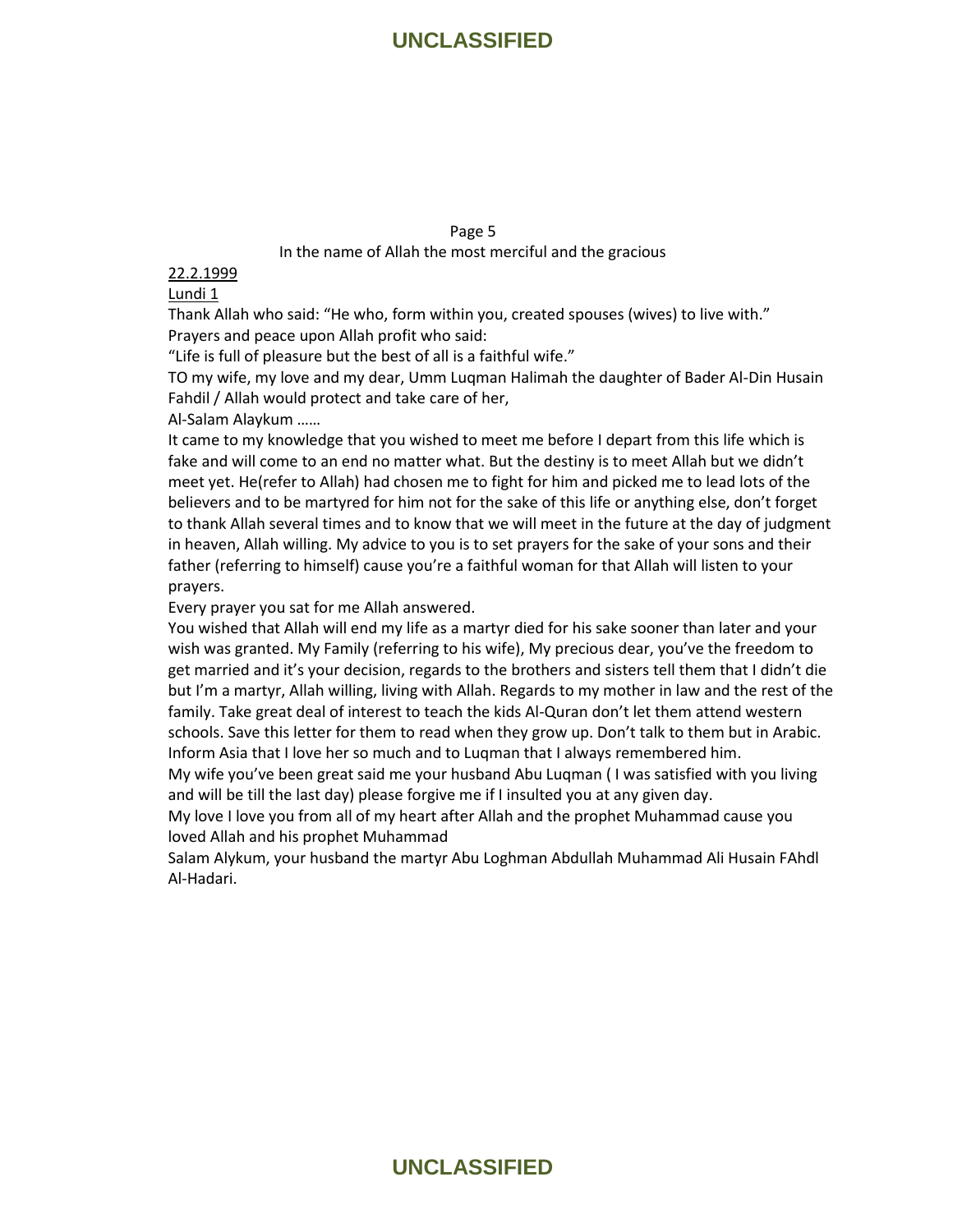PAGE 6

And all one heart, you will reach your goals with

I urge the brother who is in charge of the finance to give 200 US Dollars and all my money to Usama Bin Laden, with a request that he will pay a 50 US Dollars in each explosion mission to the executer , he participated in 4 missions.

The pocket computer to be given to Seif al-Din al-Yameni.

If I am killed, please contact my family and notify them::

My father Baghdad: 00213 6 84 05 93 Neighbors: 00213 6 83 09 67

Rasheed- Muhammed – Amin- Zino My name is Rasheed Ibn Baghdad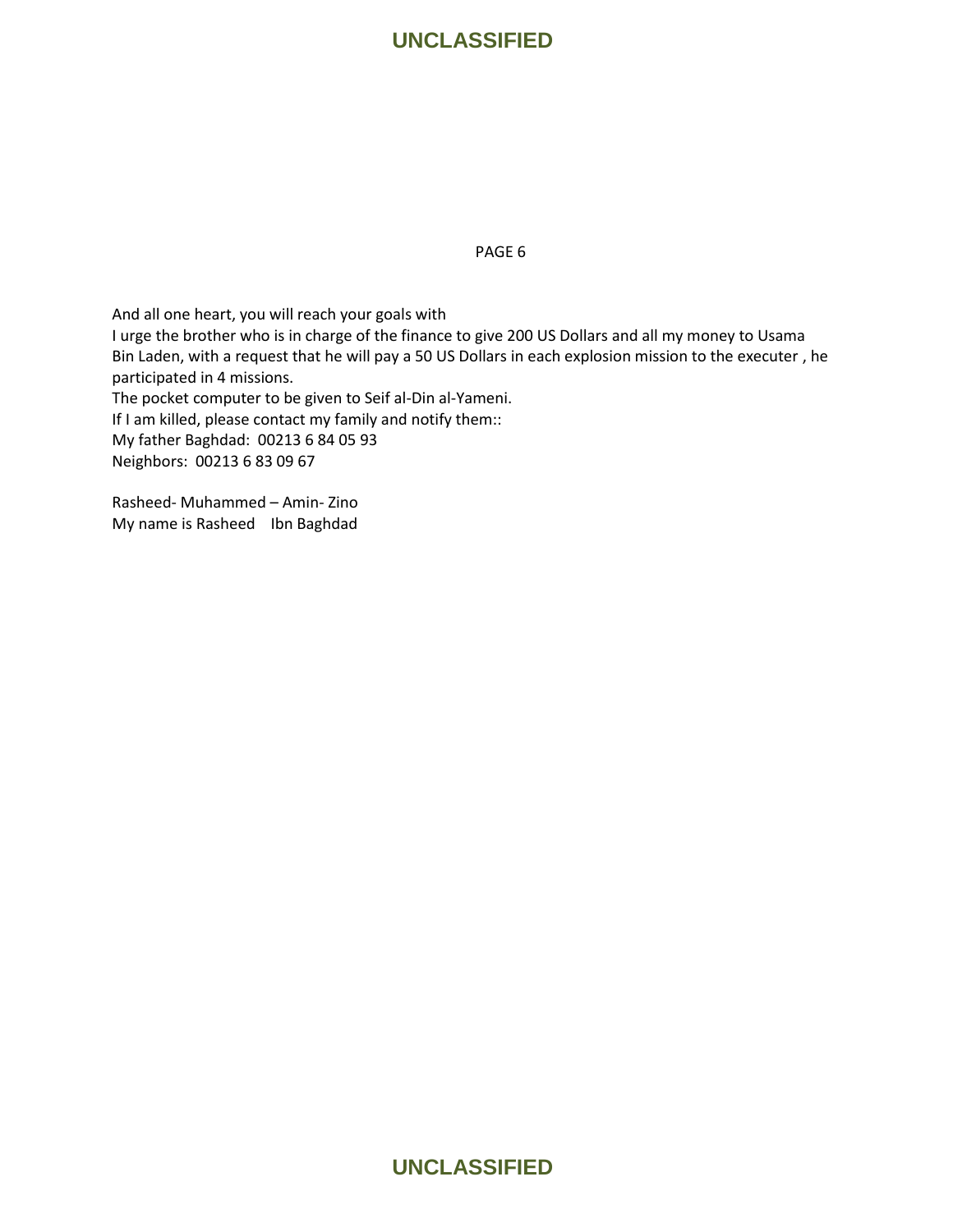Page 7

In the name of Allah the most merciful the gracious

Thank Allah is he the only one to be thanked no one else after or before and he is the one to deliver what he promised.

I testify with my testament with complete faith and satisfaction and trust that Allah is the one and only has no partner and testify that Muhammad is his servant and prophet who delivered the message and conveyed the trust and counsel for this nation. May Allah prayers and his peace will be upon him and his relatives and followers more peace and then:

Al-Salam Alikum My brother in Allah

To grant going to Heaven is precious so we have to pay the high price by seeking Allah satisfaction and gain his mercy which without it no one would be able to get to heaven even an appointed prophet.

The certification for Allah is a wish not a goal, granted not given.

Life is good and nice but at Allah place is even better and greater.

The devil is our enemy and we will not defeat him but with Jihad.

Allah granted some of us with wealth to spend for his (Allah) sake.

And others granted them with knowledge to spread it and Allah will reward them for that.

But for others Allah didn't grant them anything but he wasn't unjust as he grants wages according to everybody's intentions which are impeded inside the heart.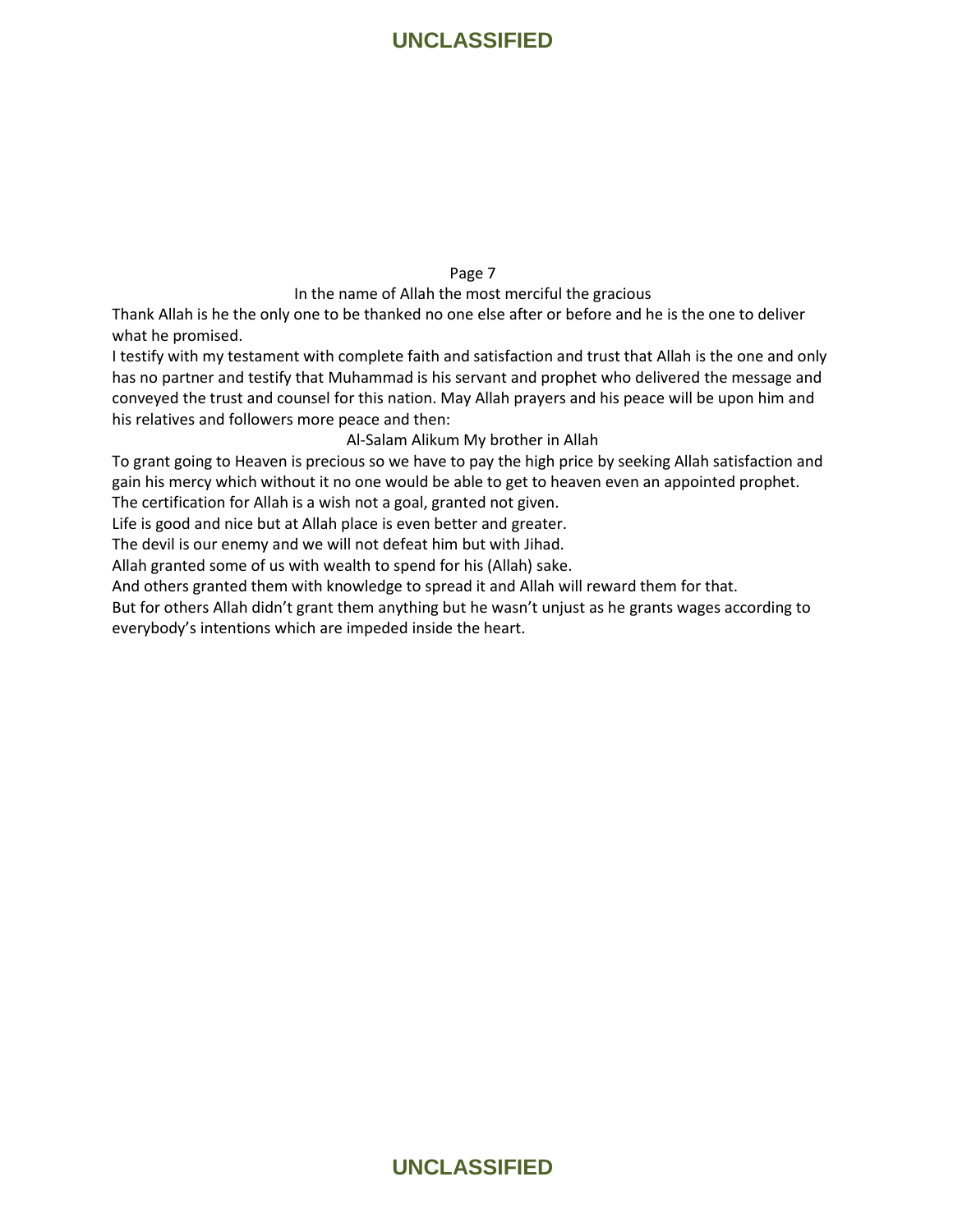Page 8

**Brother/ Youssef al-Dawseri Allah keeps him safe**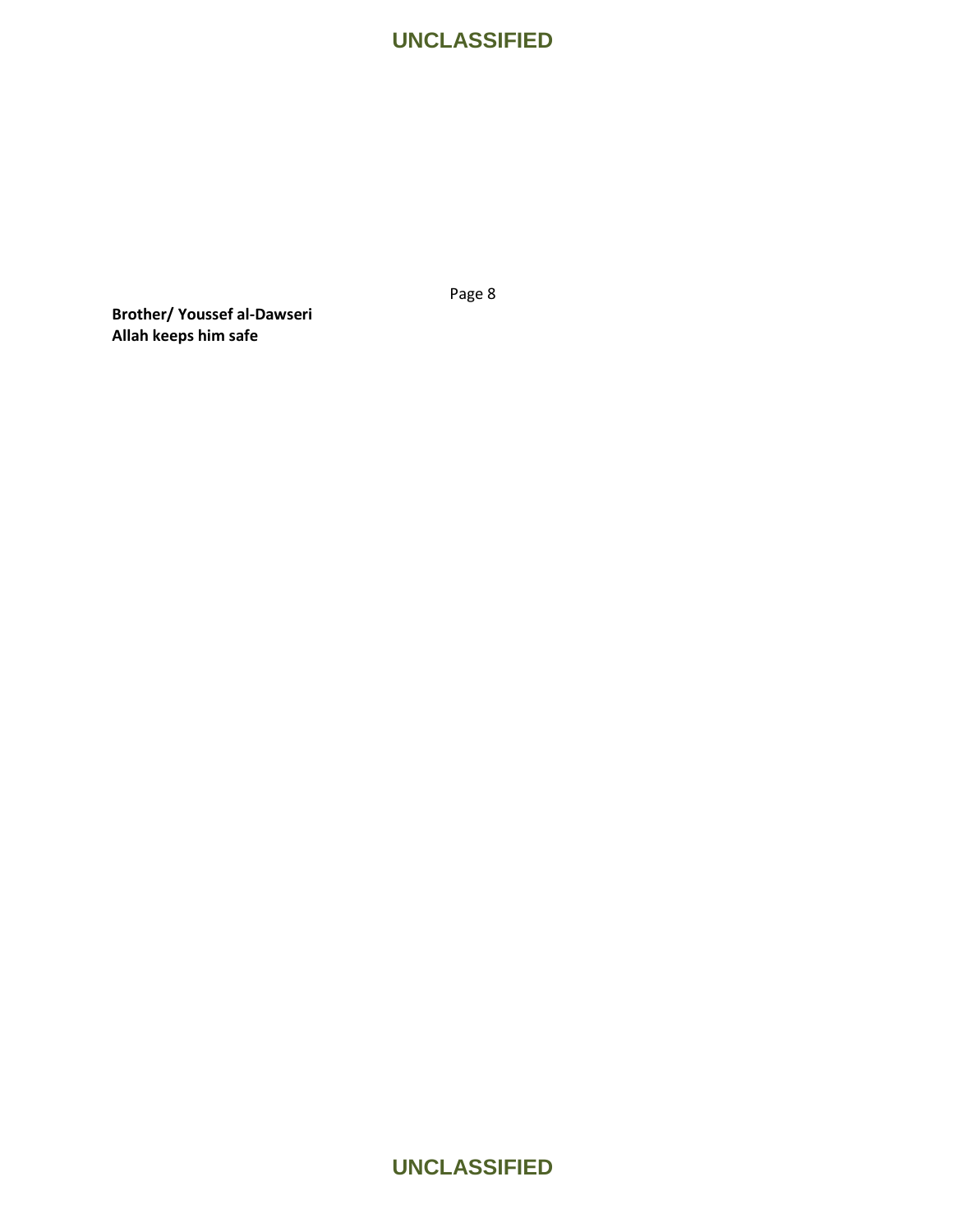Page 9

Dear brother/ Youssef Allah keep him safe

Peace and Allah's mercy upon you

How are you and how are the brothers, we ask Allah that you all in a good health.

With this letter, I sent the address book and a disk (Adobe photo Delux) with our brother Abi Hafes al- 'Alarb. Iwish that the suite case with the cloth stays here in the documents room in room 9, because I may travel with the family (wife) for the delivery(baby delivery) in the month of Dhu al-Q'ada Allah is willing so, will be easy to get it if you return here safely, and if you wish , I can send the cloth to you or bring the case with me , I am at your service and allah rewards you.

Your brother Abu Ziyad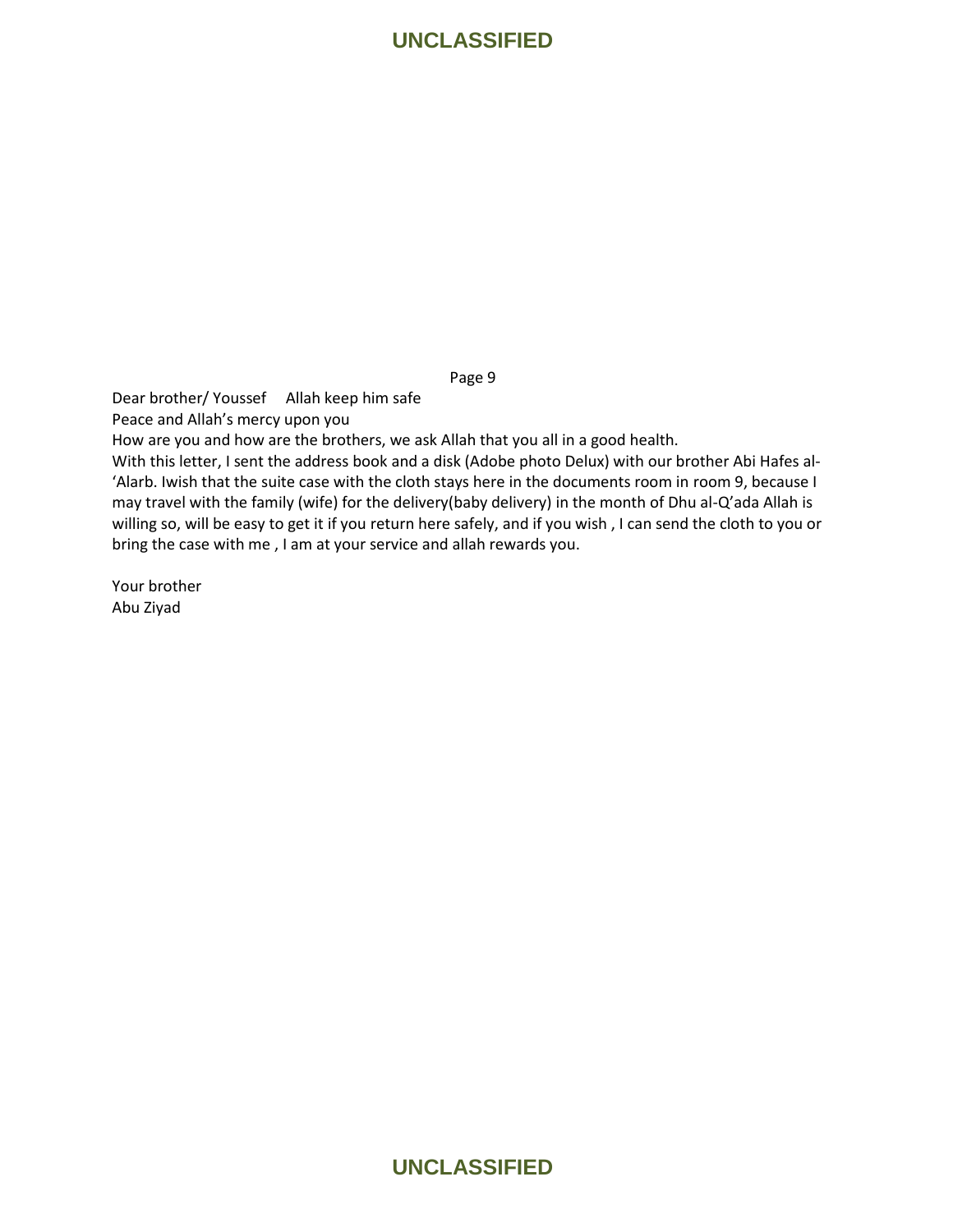Page 10

Brother/ Abd al- Wakeel Allah saves him

**Al-Jihad/ M. A. Abu Salman al-Ansari**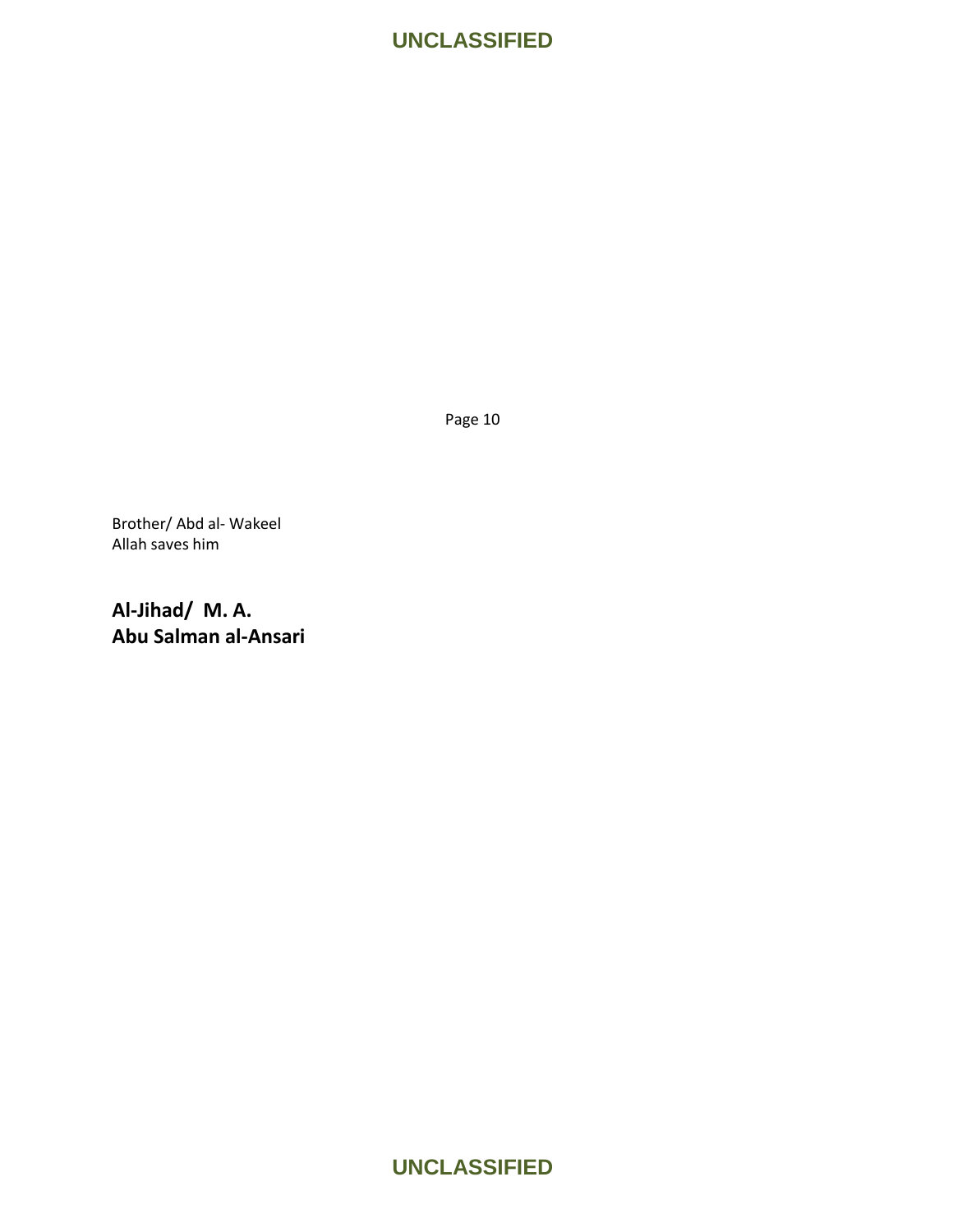#### Page 11

In the name of the merciful Allah

Brother/ Abd al-Wakeel Allah keeps him safe Peace and mercy from Allah upon you Please accept the brother/ Abu 'Amar into the Explosives Course with the other officers based on the request from the brothers in Kandahar. I discussed his issue with you before I travelled to Jalal abad.

Your brother Abu Muhammed al-Masri

3 Dhu al-Qa'ada 1420 8 February 2000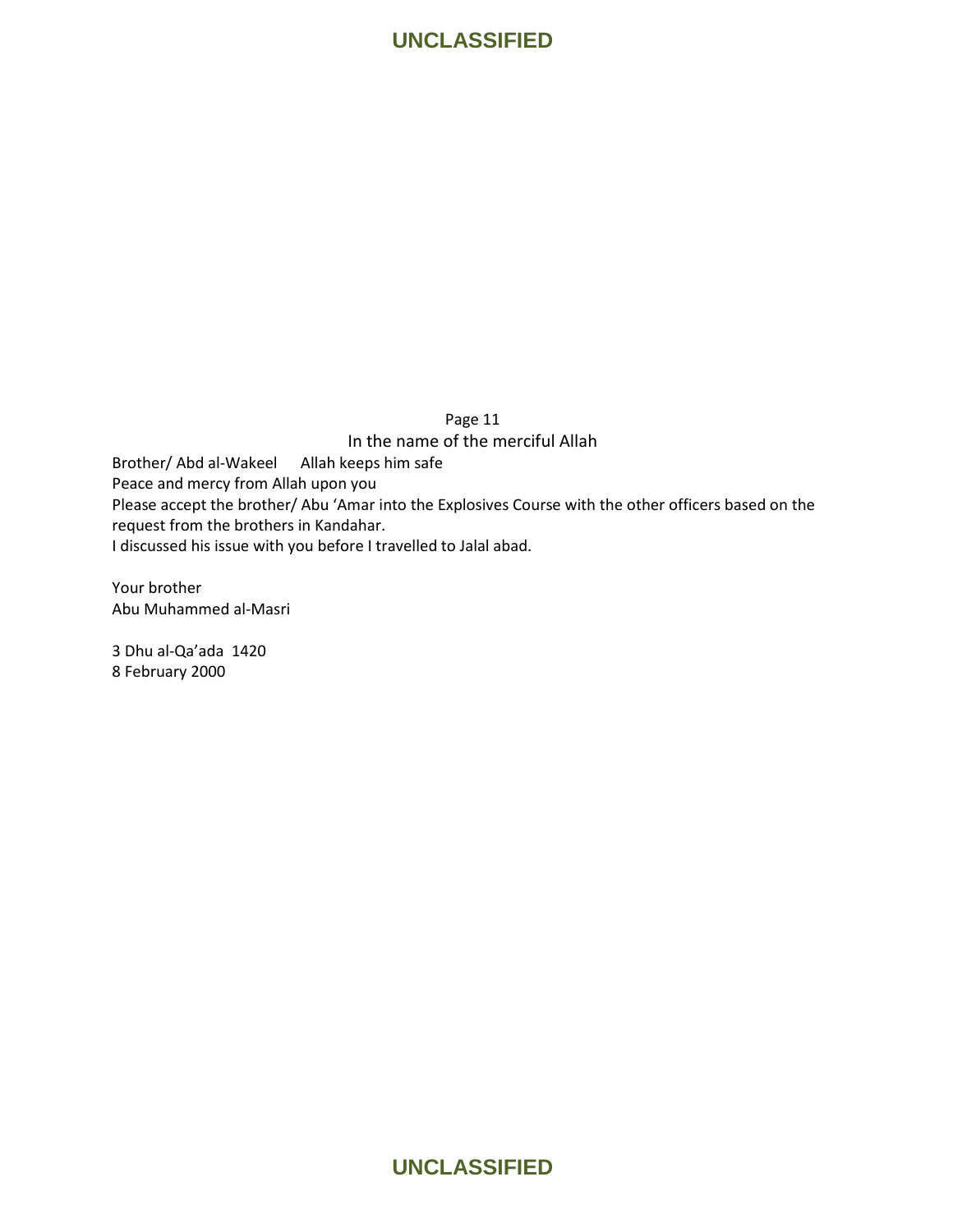PAGE 12 Pashto



# **Islamic Emirates of Afghanistan Common Leadership of Intelligence**

#### **To**

The Kabul Province Security Commander

Greetings

The bearer of this letter Muhammed Yaqoob has a single bore pistol; I will appreciate to issue him the permission to carry with himself.

Greetings

**Mullah Abdul Haq Assistant Intelligence**